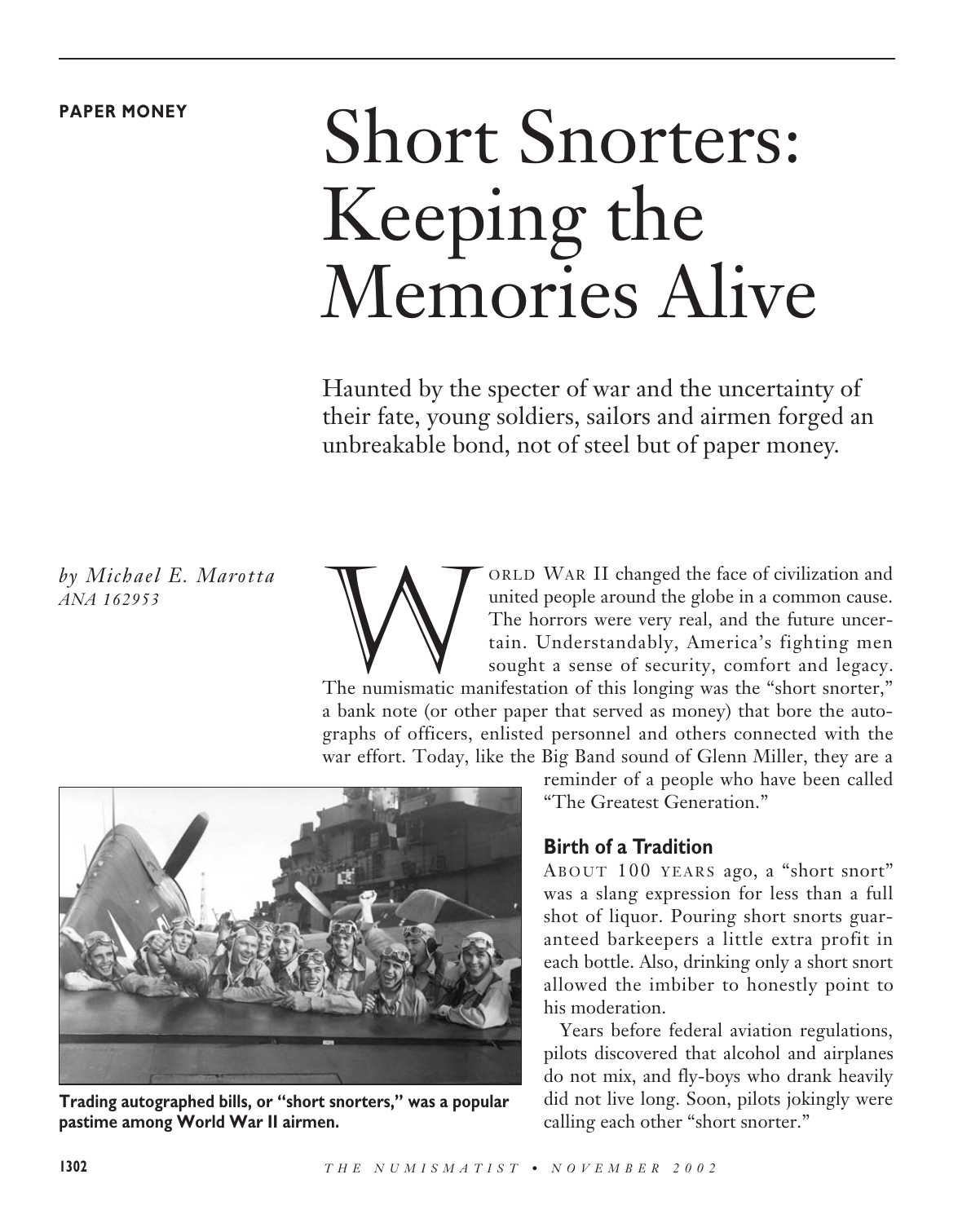. . . THE TRADITION STARTED with a pilot named Jack Ashcraft, who flew with the Gates Flying Circus, perhaps the most popular barnstorming outfit of the 1920s.

**. . . . . . . . . . . . . . . . . . . . . . . . . . . . . . . . . . . . . . . . . . . . .**



How and why the phrase was applied to paper money is not quite clear. The best testimony comes from an article by Carl Cleveland of Mercer Island, Washington, that appeared in the August 1984 issue of *Air Museum News*.

According to Cleveland, the tradition started with a pilot named Jack Ashcraft, who flew with the Gates Flying Circus, perhaps the most popular barnstorming outfit of the 1920s. One night, Ashcraft was sent out to bring back a case of champagne. Instead, he spent the night with a woman and did not come back until the next morning. Knowing he would be in trouble, he worked out a diversion. Before his boss could reprimand him, Ashcraft quickly asked him for two dollar bills. On one of them, Ashcraft wrote "Short Snorter Number 1" and signed his name. He asked his boss to sign the other and then traded notes with him. Now, said Ashcraft, they were members of a club. From this obscure beginning, the signing and swapping of short snorters became a tradition among pilots.

**The United States \$1 silver certificate was the bill of choice for most short snorters, although the use of foreign**

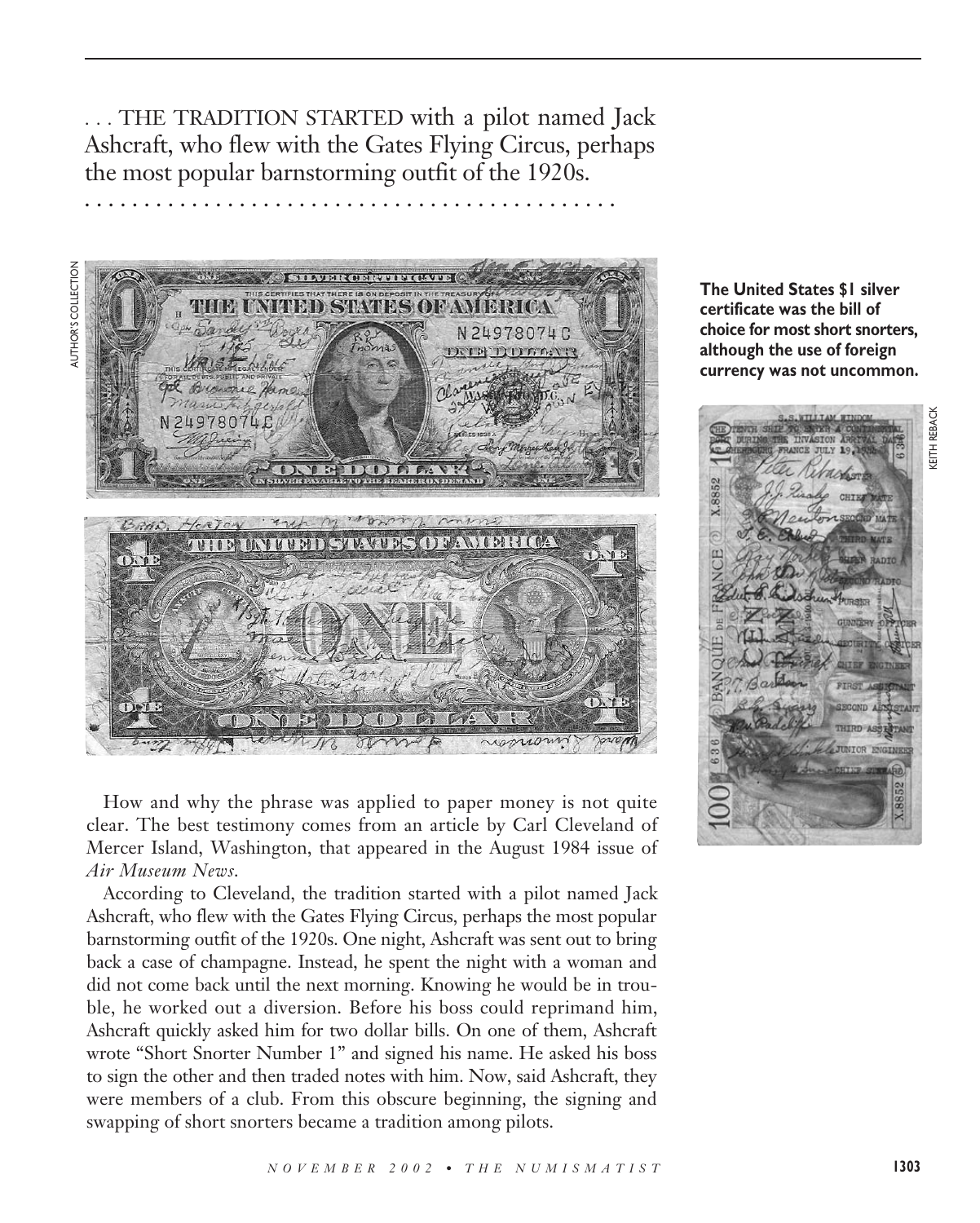SOME MEN DOCUMENTED history on their short snorters . . . Movie stars and other celebrities on morale tours often would sign notes.

**. . . . . . . . . . . . . . . . . . . . . . . . . . . . . . . . . . . . . . . . . . . . .**

**"Have a Snort on Me"**

AS AVIATION EVOLVED and matured, so did the customs involving short snorters. Before America entered World War II, pilots commanded large, multi-engine cargo planes supported by crews of specialists in the air and on the ground. Aviators would celebrate their first trip across the equator or their first landing at a foreign airport by signing and swapping dollar bills and other bank notes. Often just crewing together for the first time provided enough of an excuse.

Soon, a new twist was added: if an aviator had swapped short snorters with someone before, he could be challenged to produce his note. If he could not, he had to buy the next round of drinks (reaffirming the connection between short snorters and liquor).

Once America entered the war, thousands of soldiers and sailors came into contact with hundreds of pilots and aviators, and the tradition spread. A company being shipped out would pass notes around, each sol-

> dier signing as many as he could. The notes often were taped or pasted into long streamers. A wounded soldier going home would collect an autographed dollar bill from each of his buddies. "When you get home, pal," they would say, "have a snort on me."

> Some men documented history on their short snorters, getting signatures from people they met along the way. Movie stars and other celebrities on morale tours often would sign notes. It was easy for the notes to become streamers several feet long, even up to 30 feet or more.

## **World's Longest**

BY ALL REPORTS, the world's longest short snorter was assembled by Captain John L. Gillen, a stenographer in the Army Air Corps in the early '40s. He had gathered a number of signatures on a single dollar bill, but set his sights higher when he saw the collection of autographs accumulated by screen actress Marlene Dietrich.

Gillen traveled extensively, and by 1946 his short snorter was 75 feet long and had 500

**Captain John L. Gillen was reported to have the longest short snorter. It measured 100 feet.** PHYLLIS CLARK